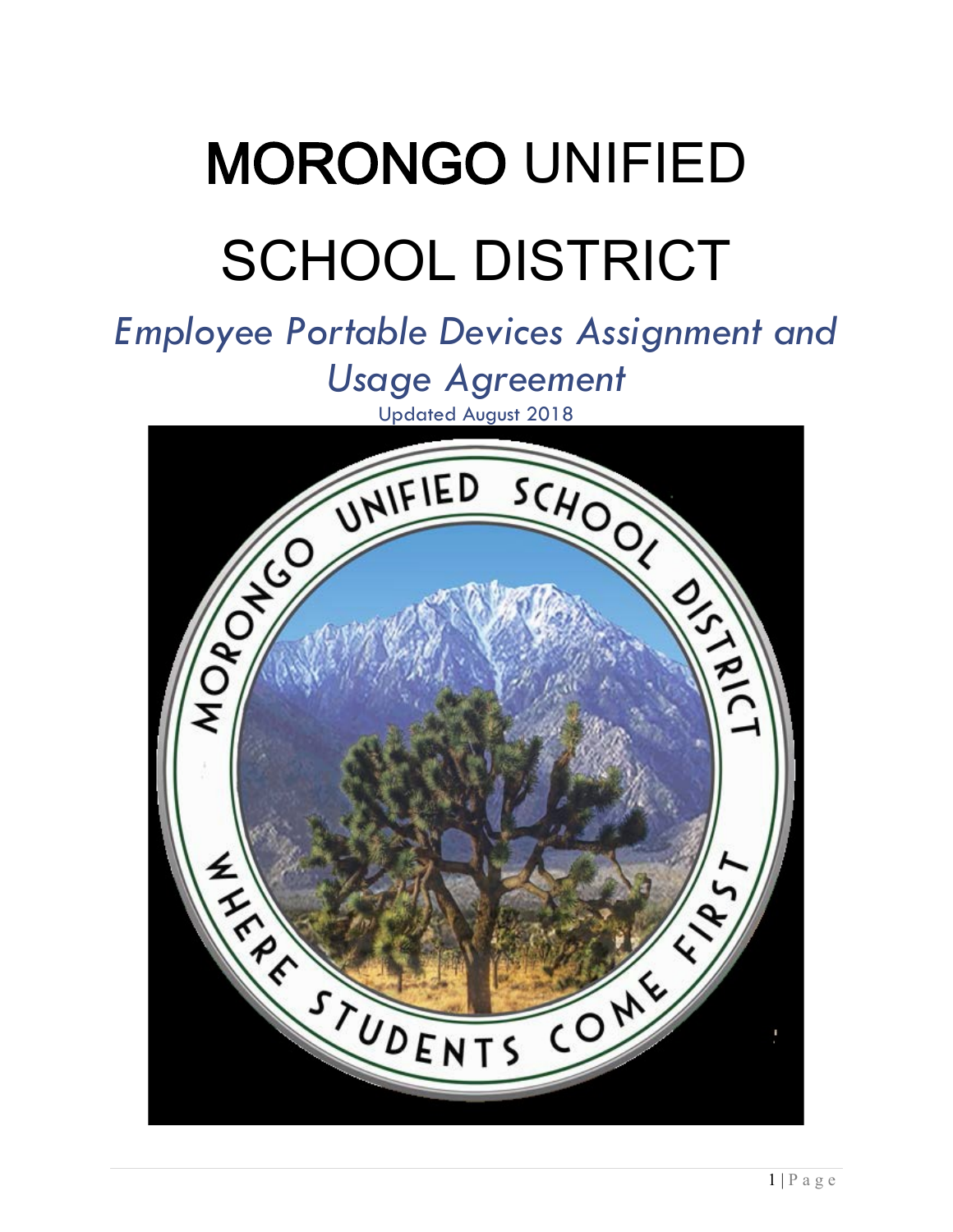### **Employee Portable Devices Assignment and Usage Agreement**

This policy applies to all certificated and classified employees of Morongo Unified School District. It is intended to address the assignment, use, care and potential repair or replacement of Morongo Unified School District owned portable technology devices, including without limitation laptop computers, tablets, and/or other mobile devices, including peripheral data storage devices (hereinafter collectively referred to as "portable devices.")

This policy and agreement applies to use of the portable technology devices in the classroom or other instructional locations, as well as the employee's work environment and which may be transported to remote locations for business or educational purposes.

Portable devices provide mobility for end users which offer many advantages business and educational purposes. One such advantage is the ability to move the devices easily around the classroom, educational or conference facility, or worksite. and to be able to take the portable devices home to complete work, or to transport them to other locations where Morongo Unified School District business will be conducted, such as conferences, meetings or other sites. Removal of the devices from Morongo Unified School District premises may involve transportation on foot, by personal automobile or commercial passenger vehicle (such as a van, taxi or ride-share), public transportation, including bus, train, or airplane. It may also involve, use and storage of the device in remote locations for extended periods of time outside the normal workday, work week, and away from the Morongo Unified School District worksite.

As part of the assignment of your portable devices, please understand the terms of use as outlined in this document. Each user who is assigned a device or other portable device must have a signed copy of the *Acceptable Use Policy* on file, as well as this *Employee Portable Devices Assignment and Usage Agreement.*

The terms of use are listed below:

- 1. The portable device is the property of the Morongo Unified School District and issued to employees solely for the purpose of conducting school or district educational activities and business. It is intended only for the use of the employee to whom it is assigned.
- 2. A portable device used by a classroom teacher is a desktop replacement, therefore **it must be at school during regularly scheduled work days** in order to receive administrative communications, upgrades to anti-virus and other software, to take daily attendance and other requirements of the student records management system, etc.
- 3. The portable device or other assigned portable devices may be taken to the employee's regular place or residence, or to other remote locations after school hours and outside the regular work week by the employee. However, the employee is responsible, at all times, for the care, appropriate use, and security of the device.
- 4. Portable devices may be taken to any remote location during business hours, when necessary and appropriate to perform business or educational work on behalf of Morongo Unified School District. This includes transportation by walking, or in personal or district vehicle, other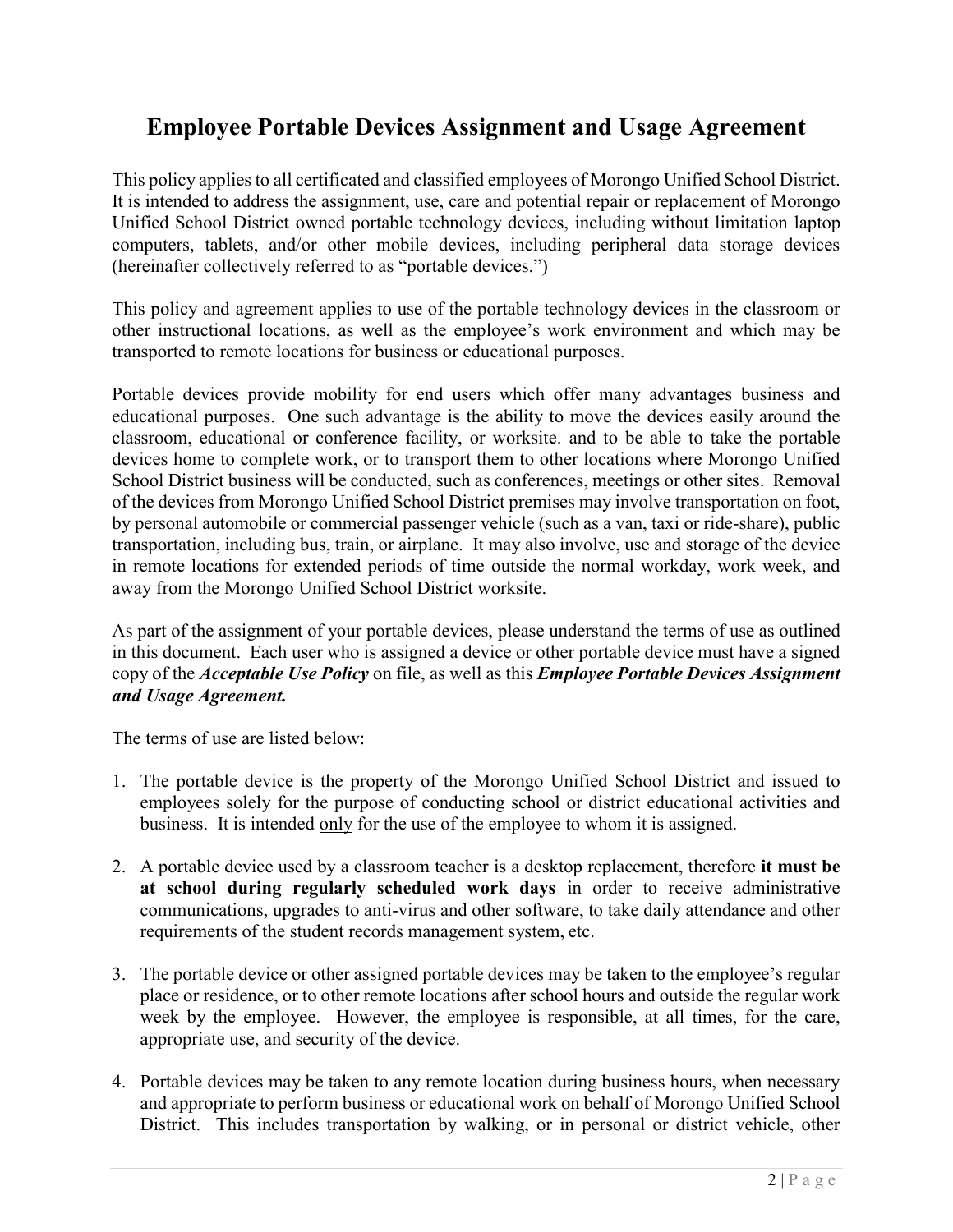appropriate public or commercial transportation, meeting or conference sites. However, the employee is responsible, at all times, for the care, appropriate use, and security of the portable device.

- 5. The employee is personally responsible at all times for the security of all electronic files, data, information, business or educational content on the device, including compliance with FERPA and state laws regarding the confidentiality and privacy of student records. The employee's access to the portable device may be suspended or revoked based on a determination of the circumstances under which confidential or private student records are disclosed.
- 6. The employee using any Morongo Unified School District portable device for business or educational purposes is personally responsible at all times for the security of all electronic files, data, information, business or educational materials sent, received, reviewed, generated or stored on the portable device for business purposes including transmissions by email and/or text messaging.
- 7. All portable devices issued to an employee should not be accessible to family members, friends, or other visitors to the employee's home or regularly used remote location. Likewise, in public or partially public locations (such as meetings, conference facilities, or shared transportation vehicles), the portable device should not be left unattended and/or accessible to any third party, unless under the specific personal supervision of the employee.
- 8. Appropriate password protocols should be used at all times, whether onsite at the school or district worksite or in a remote location. Employees must not share their password with any other person and are responsible for periodically changing the password to protect against accidental or deliberate intrusions.
- 9. The portable device should not be left in a personal vehicle overnight, or for an extended period of time, even when stored in a trunk or locked compartment.
- 10. Employees are responsible for the security and care of the portable device and all data stored on the device, and for any damage or theft that occurs while the device is being transported via airplane, train, van or personal/commercial vehicle.
- 11. Employees who transport the device to a conference or meeting in a public facility (hotel, conference center, arena, exhibit hall, etc.) are responsible for the security and condition of the portable device at all times and for any theft, damage, data loss or confidentiality breach resulting from unauthorized access by third-parties.
- 12. It is essential that the employee assigned a portable device or other portable device notify your site/department administrator immediately if the device is lost or stolen.
- 13. The portable device is configured to be used on the Morongo Unified School District network.
- 14. The portable device is issued to you for educational or business use in your current position. If you change positions, the portable device may be reassigned to other employees.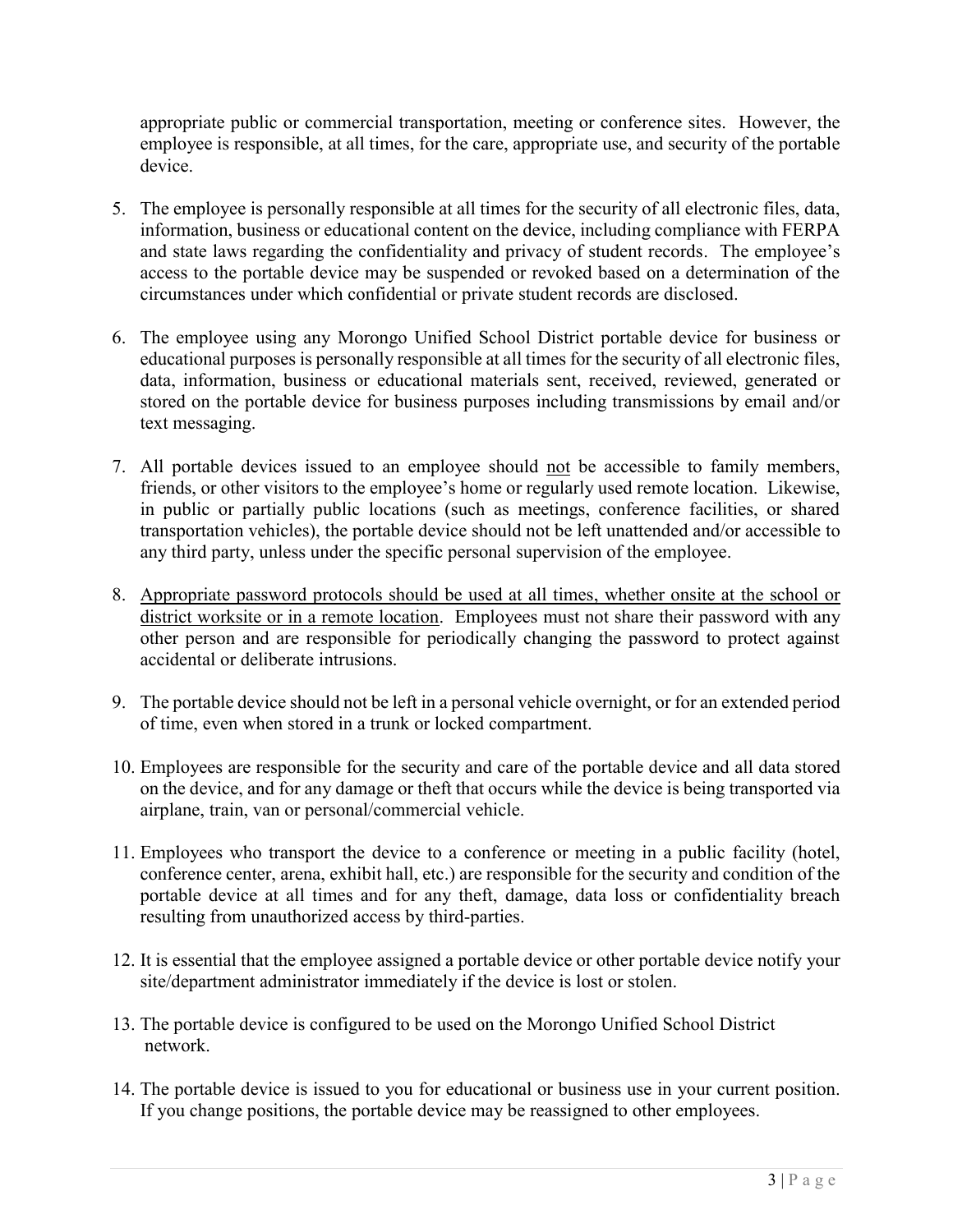- 15. The portable device may need to be returned to the technology department from time to time to receive regular maintenance and upgrades. You will be notified when this becomes necessary, and are required to promptly comply with all such requests.
- 16. District and school policies regarding appropriate use, data protection, computer misuse, health and safety must be adhered to by all users of the computer. Morongo Unified School District may immediately revoke your authorization to use the portable device in remote locations, or to transport it anywhere outside of your regular work location for violation of these policies.
- 17. The employee's authorization to use the device in remote locations may be revoked for violation of these policies.
- 18. All portable devices come installed with District standard software, such as antivirus. *Other antivirus software should never be loaded.* Loading multiple virus programs will slow the device down or cause the device to not function properly.
- 19. Employees cannot load any unauthorized software or applications on the device. Employees are required to obtain express permission to install any necessary programs or applications when they serve a school or educational purpose.
- 20. Due to the number of portable devices the District's standard rule will apply when on-site servicing is required. If the IT staff working on the device cannot fix the device within a reasonable period of time the device will be reimaged back to its original state. If technical difficulties occur or illegal/nonstandard software is discovered, the device will be restored to the District standard configuration. The District does not accept responsibility for the loss of any software/data deleted due to re-formatting and re-imaging.
- 21. It is the responsibility of individual employees to be aware of additional software programs and files loaded onto their device. Employees are individually responsible for maintaining the integrity of software required for facilitating academic or business activities.
- 22. It is the responsibility of individual employees to assure that all data on the portable device is backed up and stored in a secure location. All employees are expected to backup all of their work onto the District designated network drive at least once each week and as an option using removable file storage, such as an encrypted thumb drive, which is stored in a secure location on the property of the District. More frequent backups may be necessary and the employee is responsible for following the District backup schedule and protocols and as otherwise directed.
- 23. *DO NOT* load or install District prohibited software, such as America Online (AOL), Compuserve, Gmail, or other personal email platforms or software at any time on the device as it will seriously damage your network settings. The employee's access to the portable device may be suspended or revoked based on a determination of the circumstances under which prohibited software is loaded or installed.
- 24. Employees assume all risk of injury or harm associated with the use of the portable device offpremises, including but not limited to, physical damage or loss, or personal injury, on the terms and conditions listed below.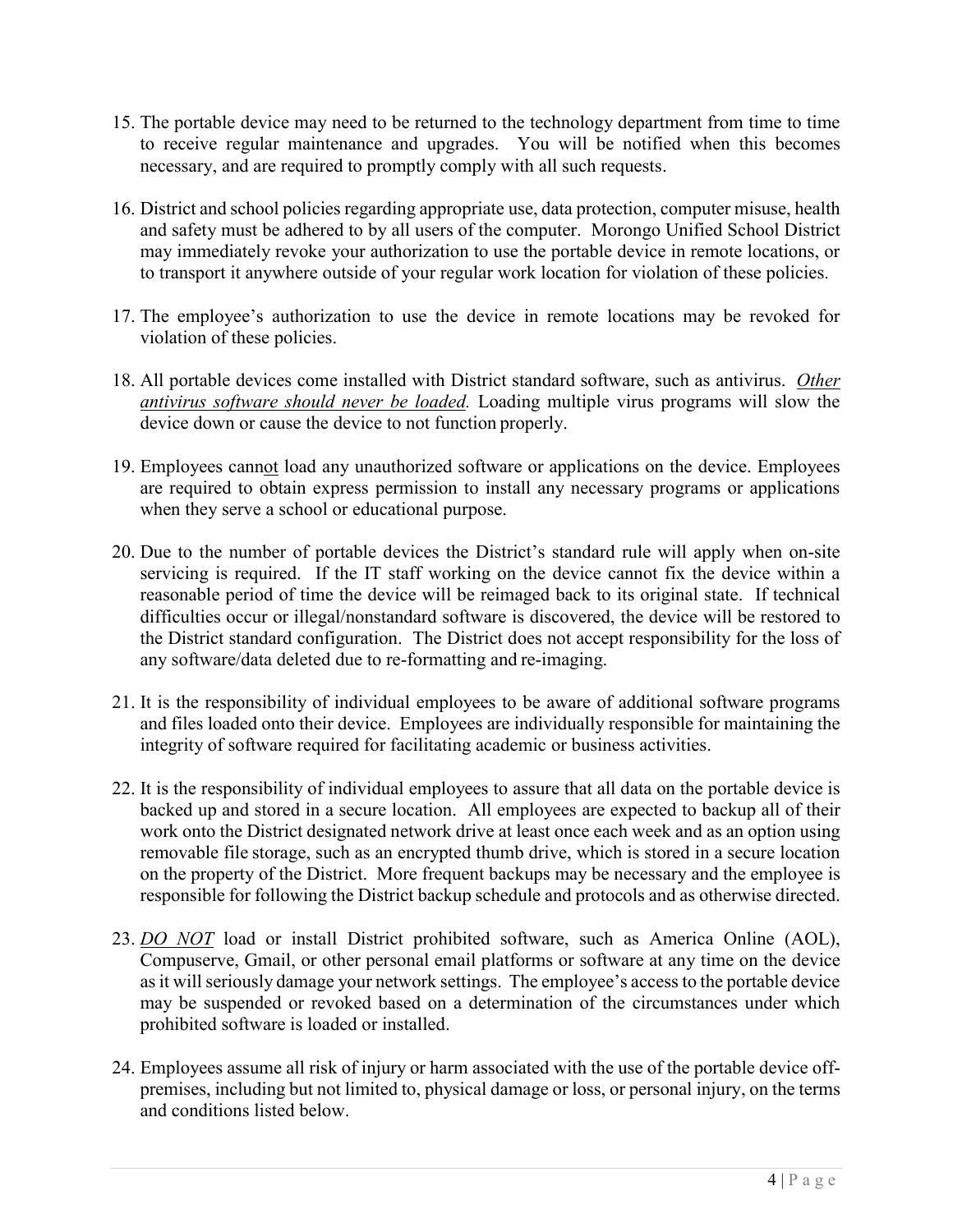#### **Damage, Destruction or Theft Due to Gross Negligence, Willful Misconduct, or Dishonesty**

Any employee who, through gross negligence or deliberate conduct causes damage, destruction, theft or loss to any District issued portable device will be personally liable for the damage, destruction or loss. In cases of gross negligence or deliberate destruction/theft, the employee will be financially responsible for the replacement of the portable device on the depreciation schedule listed below. District will seek payment from employee when a neutral, fact-finding investigation determines that the loss or destruction is due to the employee's gross negligence, willful misconduct, or dishonesty. Gross negligence is an extreme departure from the ordinary standard of conduct, as **an entire failure to exercise care, as the exercise of so slight a degree of care as to justify the belief that there was an indifference to the interest and welfare of others.**

Types of damage or costs for which replacement may be required: By signing this Acknowledgement and Agreement, the employee acknowledges understanding of this policy and knows they are fiscally responsible which will be enforced upon an investigation conclusion of gross negligence, willful misconduct or dishonesty, as defined below.

This section contains a general, non-inclusive identification of conduct or gross negligence that will result in financial responsibility for the replacement value of a District issued portable device. Determinations of whether the damage, destruction, theft, or loss constitutes gross negligence, willful misconduct or dishonesty will be determined on a case-by-case investigation and findings of fact.

- A. **Dishonest, Deliberate or Willful Acts** (Financial responsibility and also subject to disciplinary action)
	- 1. Theft of the portable device by the employee to whom it is assigned for personal gain;
	- 2. Theft of the portable device by the employee to whom it is assigned and transfer to another non-District employee for personal profit or pleasure;
	- 3. Deliberate damage or destruction by the employee to whom it is assigned, such as sabotage or deliberate downloading of malware;
	- 4. Deliberate transfer of confidential data, files, materials, records, software under limited license, or other intellectual or business property of District without express authorization and regardless of personal or financial gain by the employee;
	- 5. Deliberate vandalism, cyber attack, hack, or installation of malware by the employee personally or acting in concert with any other person, whether another employee or third party;
	- 6. Any other act that is determined by a neutral, fact-finding investigation, to have been done deliberately, whether for personal gain, malicious intent, or dishonesty.
- B. **Gross Negligence** (Financial responsibility and also subject to disciplinary action)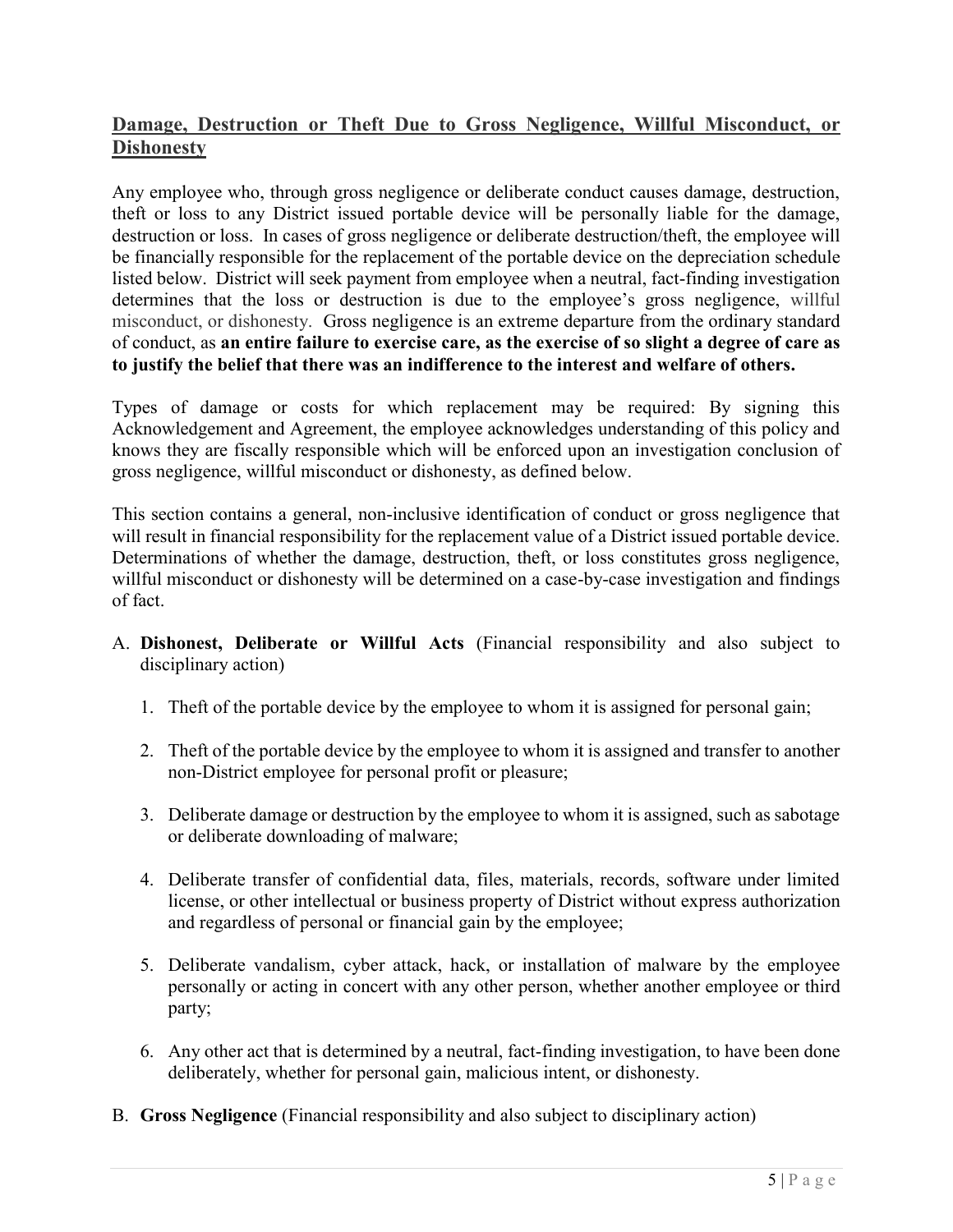- 1. Theft of the portable device by a third party from an unsecure location (classroom, conference room, personal residence hotel, personal vehicle, public transportation, or other off-site location);
- 2. Loss of the portable device by taking the portable device to a public location and forgetting to retrieve it (leaving in an airport, taxi, ride sharing service, conference room, or other location beyond the employee's worksite or residence);
- 3. Damage or destruction due to grossly negligent conduct of the employee to whom it is assigned (e.g., accessing suspect websites, accessing pornographic material that contains malware, leaving the portable device in an area unprotected by inclement weather or other environmental hazards, etc.);
- 4. Damage due to malware from grossly negligent downloading of software or apps that contain, accessing unidentified links in email, social media posts, or other Internet sites;
- 5. Downloading or installing personal email platforms, such as America Online, Gmail, CompuServe, or other software or platforms that are prohibited for use on every District portable device.
- 6. Damage, destruction, or loss due to grossly negligent security of the portable device by leaving it in a location where third parties (family, friends, or other non-employees) may gain unauthorized access and use of the portable device;
- 7. Damage, destruction or loss due to leaving the portable device in a location where it is foreseeably at risk of theft, damage from spilled food or liquid, damage from weather (extreme temperature fluctuation, rain, wind, or other environmental exposure);
- 8. Any other act or omission that is determined by a neutral, fact-finding investigation, to have occurred due to the gross negligence of the employee, whether for personal gain, malicious intent, or dishonesty.
- C. **Ordinary Negligence** (breach of duty of reasonable care, resulting in foreseeable loss or destruction – subject to possible discipline but not personal financial responsibility)
	- 1. Damage that is sufficiently severe to require replacement, but due to simple negligence (dropping, accidental spilling liquid on keyboard despite reasonable precautions, leaving in an area of a residence where it can be spilled on or dropped by family members, etc.);
	- 2. Damage or destruction due to fire of flood in the location the portable device is present on school site or offsite;
	- 3. Theft of a personal vehicle from a public parking lot, when the employee took every required security precaution to place the portable device out of sight and lock the vehicle;
	- 4. Damage to the device or data loss from malware downloaded by accessing a link on email or a business site, in situations where the employee exercised reasonable precautions to ascertain the sender or sponsor of the link.